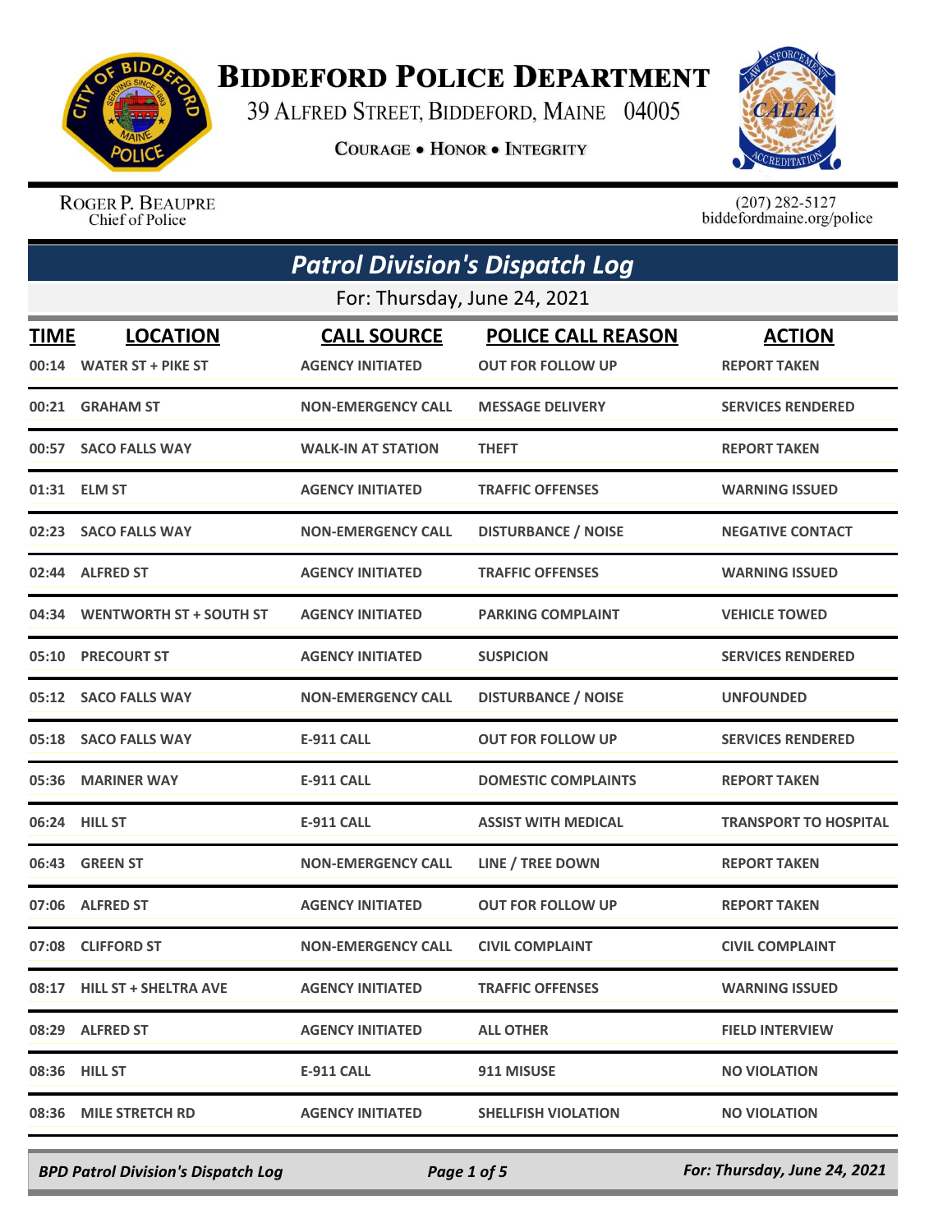| <b>TIME</b> | <b>LOCATION</b>                           | <b>CALL SOURCE</b>        | <b>POLICE CALL REASON</b>                                                    | <b>ACTION</b>                |
|-------------|-------------------------------------------|---------------------------|------------------------------------------------------------------------------|------------------------------|
|             | 08:58 MAY ST + ORCHARD ST                 | <b>E-911 CALL</b>         | <b>DOMESTIC COMPLAINTS</b>                                                   | <b>NEGATIVE CONTACT</b>      |
|             | 09:09 RIVER RD                            | <b>NON-EMERGENCY CALL</b> | <b>CHECK WELFARE</b>                                                         | <b>SERVICES RENDERED</b>     |
|             | 09:33 CUTTS ST                            | <b>NON-EMERGENCY CALL</b> | <b>PARKING COMPLAINT</b>                                                     | <b>GONE ON ARRIVAL</b>       |
|             | 09:33 HILL ST                             | <b>AGENCY INITIATED</b>   | <b>TRAFFIC OFFENSES</b>                                                      | <b>WARNING ISSUED</b>        |
|             | 09:58 HIGH ST                             | <b>WALK-IN AT STATION</b> | <b>CIVIL COMPLAINT</b>                                                       | <b>CIVIL COMPLAINT</b>       |
|             | 10:01 ALFRED ST                           | <b>WALK-IN AT STATION</b> | <b>CAR SEAT DETAIL</b>                                                       | <b>SERVICES RENDERED</b>     |
| 10:08       | <b>MAIN ST</b>                            | <b>NON-EMERGENCY CALL</b> | <b>SUSPICION</b>                                                             | <b>REPORT TAKEN</b>          |
|             | 10:16 MAIN ST                             | <b>NON-EMERGENCY CALL</b> | <b>ARTICLES LOST/FOUND</b>                                                   | <b>SERVICES RENDERED</b>     |
|             | 10:51 SOUTH ST                            | <b>E-911 CALL</b>         | <b>DISTURBANCE / NOISE</b>                                                   | <b>SERVICES RENDERED</b>     |
|             | 10:53 ALFRED ST                           | <b>NON-EMERGENCY CALL</b> | <b>TRESPASSING</b>                                                           | <b>SERVICES RENDERED</b>     |
|             | 10:55 POOL ST                             | <b>AGENCY INITIATED</b>   | <b>TRAFFIC OFFENSES</b>                                                      | <b>WARNING ISSUED</b>        |
| 11:00       | <b>PROSPECT ST</b>                        | <b>E-911 CALL</b>         | <b>VEHICLE CRASH - POLICE ONLY</b>                                           | <b>SERVICES RENDERED</b>     |
| 11:12       | <b>PIKE ST</b>                            | <b>AGENCY INITIATED</b>   | <b>DRUG</b>                                                                  | <b>SERVICES RENDERED</b>     |
|             | 11:18 ALFRED ST                           | <b>AGENCY INITIATED</b>   | <b>ASSIST CITIZEN</b>                                                        | <b>SERVICES RENDERED</b>     |
|             | 11:24 ALFRED ST                           | <b>NON-EMERGENCY CALL</b> | <b>ALL OTHER</b>                                                             | <b>SERVICES RENDERED</b>     |
|             | 11:24 POOL ST + PARKSIDE DR               | <b>AGENCY INITIATED</b>   | <b>TRAFFIC OFFENSES</b>                                                      | <b>WARNING ISSUED</b>        |
|             | 11:26 FORTUNES ROCKS RD                   | <b>AGENCY INITIATED</b>   | <b>COMMUNITY ENGAGEMENT</b>                                                  | <b>NO VIOLATION</b>          |
|             | 11:36 BEACH HOUSE LN                      | <b>AGENCY INITIATED</b>   | <b>COMMUNITY ENGAGEMENT</b>                                                  | <b>NO VIOLATION</b>          |
|             | 11:44 BACON ST + HILL ST                  | <b>RADIO</b>              | <b>PARKING COMPLAINT</b>                                                     | <b>NO VIOLATION</b>          |
|             | 12:33 MAIN ST                             | <b>NON-EMERGENCY CALL</b> | <b>ARTICLES LOST/FOUND</b>                                                   | <b>SERVICES RENDERED</b>     |
|             | 12:44 ELM ST                              | <b>NON-EMERGENCY CALL</b> | <b>RECOVERED STOLEN PROPERTY</b>                                             | <b>SERVICES RENDERED</b>     |
|             | 13:05 HILL ST                             | <b>AGENCY INITIATED</b>   | <b>TRAFFIC OFFENSES</b>                                                      | <b>WARNING ISSUED</b>        |
|             | 13:10 ALFRED ST                           | <b>NON-EMERGENCY CALL</b> | <b>WARRANT ARREST</b>                                                        | <b>ARREST(S) MADE</b>        |
|             | <b>CHARGE: WARRANT ARREST</b>             |                           | OFFENDER: JAMES PATRICK SWEENEY  AGE: 37  RESIDENT OF: OLD ORCHARD BEACH, ME |                              |
|             | 13:13 HILL ST                             | <b>AGENCY INITIATED</b>   | <b>TRAFFIC OFFENSES</b>                                                      | <b>WARNING ISSUED</b>        |
|             | 13:20 ELM ST                              | <b>NON-EMERGENCY CALL</b> | <b>HARASSMENT</b>                                                            | <b>REPORT TAKEN</b>          |
|             | <b>BPD Patrol Division's Dispatch Log</b> |                           | Page 2 of 5                                                                  | For: Thursday, June 24, 2021 |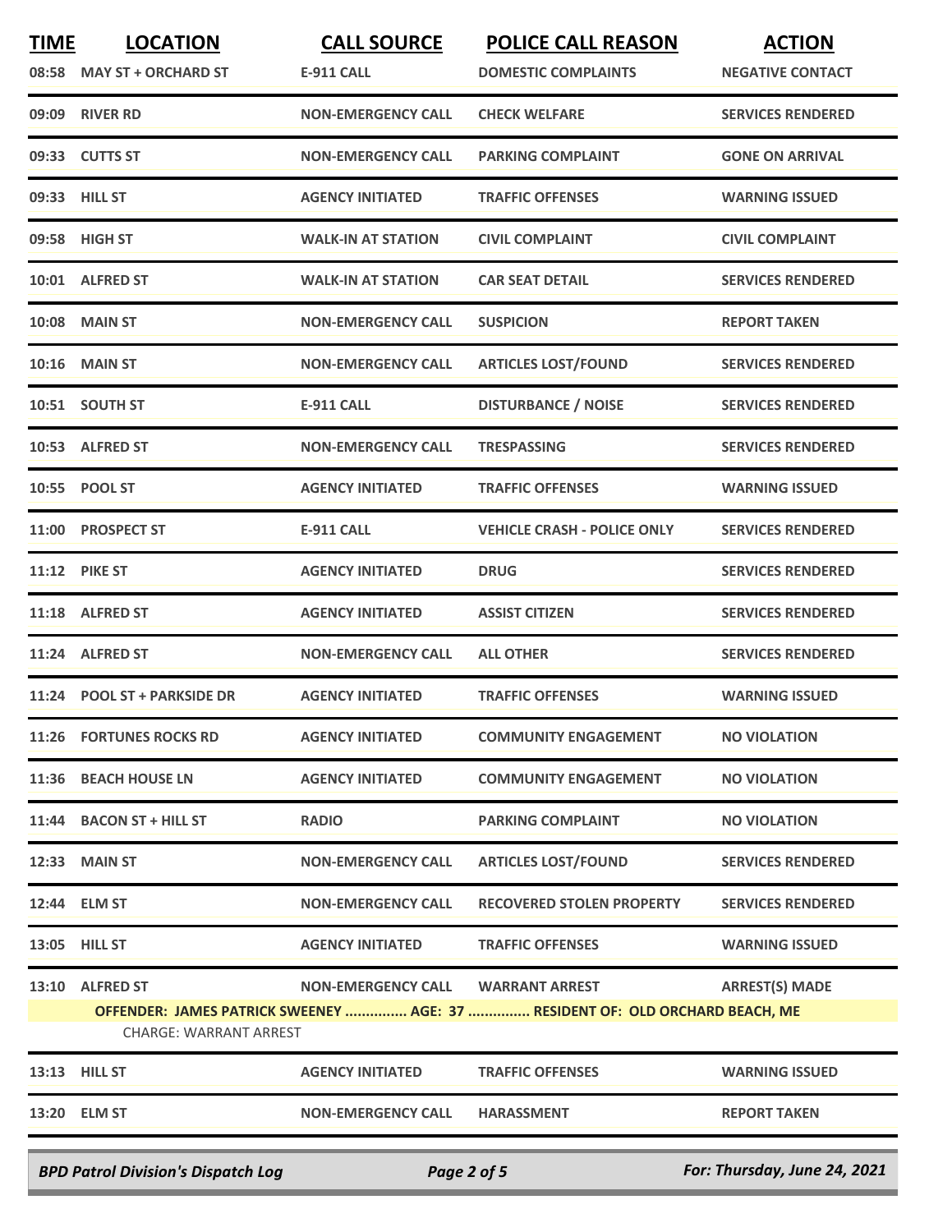| <b>TIME</b> | <b>LOCATION</b><br>13:21 ADAMS ST | <b>CALL SOURCE</b><br><b>E-911 CALL</b> | <b>POLICE CALL REASON</b><br><b>DOMESTIC COMPLAINTS</b> | <b>ACTION</b><br><b>REPORT TAKEN</b> |
|-------------|-----------------------------------|-----------------------------------------|---------------------------------------------------------|--------------------------------------|
|             | 13:25 HILL ST                     | <b>AGENCY INITIATED</b>                 | <b>TRAFFIC OFFENSES</b>                                 | <b>VSAC ISSUED</b>                   |
| 13:27       | <b>MAIN ST</b>                    | <b>AGENCY INITIATED</b>                 | <b>OUT FOR FOLLOW UP</b>                                | <b>SERVICES RENDERED</b>             |
|             | 13:27 WASHINGTON ST               | <b>NON-EMERGENCY CALL</b>               | <b>DISTURBANCE / NOISE</b>                              | <b>NO ACTION REQUIRED</b>            |
| 13:34       | <b>ALFRED ST</b>                  | <b>NON-EMERGENCY CALL</b>               | <b>OUT FOR FOLLOW UP</b>                                | <b>SERVICES RENDERED</b>             |
|             | 13:41 POOL ST + HIDDEN FARM RD    | <b>AGENCY INITIATED</b>                 | <b>TRAFFIC OFFENSES</b>                                 | <b>WARNING ISSUED</b>                |
|             | 13:45 HILL ST                     | <b>AGENCY INITIATED</b>                 | <b>TRAFFIC OFFENSES</b>                                 | <b>VSAC ISSUED</b>                   |
|             | 13:46 ALFRED ST                   | <b>NON-EMERGENCY CALL</b>               | <b>CRIM THREAT / TERRORIZING</b>                        | <b>SERVICES RENDERED</b>             |
|             | 13:51 ALFRED ST + PRECOURT ST     | <b>NON-EMERGENCY CALL</b>               | <b>SUSPICION</b>                                        | <b>SERVICES RENDERED</b>             |
|             | <b>13:55 LIND AVE</b>             | <b>NON-EMERGENCY CALL</b>               | <b>PAPERWORK</b>                                        | <b>SERVICES RENDERED</b>             |
|             | 13:56 ALFRED ST                   | <b>NON-EMERGENCY CALL</b>               | <b>VEHICLE CRASH - POLICE ONLY</b>                      | <b>SERVICES RENDERED</b>             |
| 14:10       | <b>SOUTH ST</b>                   | <b>NON-EMERGENCY CALL</b>               | <b>VEHICLE CRASH - POLICE ONLY</b>                      | <b>STATE FORM TAKEN</b>              |
| 14:12       | <b>PROSPECT ST</b>                | <b>AGENCY INITIATED</b>                 | <b>PAPERWORK</b>                                        | <b>PAPERWORK NOT SERVED</b>          |
| 14:13       | <b>EMERY ST</b>                   | <b>AGENCY INITIATED</b>                 | <b>PAPERWORK</b>                                        | <b>PAPERWORK NOT SERVED</b>          |
|             | 14:19 ELM ST + DIAMOND ST         | <b>E-911 CALL</b>                       | <b>BOLO</b>                                             | <b>NEGATIVE CONTACT</b>              |
| 14:28       | <b>PLYMOUTH DR</b>                | <b>NON-EMERGENCY CALL</b>               | <b>PAPERWORK</b>                                        | <b>SERVICES RENDERED</b>             |
|             | 14:42 MAIN ST                     | <b>AGENCY INITIATED</b>                 | <b>COMMUNITY ENGAGEMENT</b>                             | <b>NO VIOLATION</b>                  |
|             | 15:20 SOUTH ST + WENTWORTH ST     | <b>NON-EMERGENCY CALL</b>               | <b>JUVENILE OFFENSES</b>                                | <b>SERVICES RENDERED</b>             |
|             | 15:48 SOUTH ST                    | <b>NON-EMERGENCY CALL</b>               | <b>CHECK WELFARE</b>                                    | <b>SERVICES RENDERED</b>             |
|             | 15:50 CENTER ST                   | <b>NON-EMERGENCY CALL</b>               | <b>MENTAL ILLNESS CASES</b>                             | <b>REPORT TAKEN</b>                  |
|             | 16:10 JEFFERSON ST                | <b>E-911 CALL</b>                       | <b>ASSIST WITH MEDICAL W/ ENGINE</b>                    | <b>TRANSPORT TO HOSPITAL</b>         |
|             | 16:14 ALFRED ST                   | <b>WALK-IN AT STATION</b>               | <b>CRIM THREAT / TERRORIZING</b>                        | <b>REPORT TAKEN</b>                  |
|             | 16:29 ALFRED ST                   | <b>WALK-IN AT STATION</b>               | <b>PAPERWORK</b>                                        | <b>PAPERWORK SERVED</b>              |
|             | <b>16:44 FORTUNES ROCKS RD</b>    | <b>AGENCY INITIATED</b>                 | <b>COMMUNITY ENGAGEMENT</b>                             | <b>NO VIOLATION</b>                  |
|             | <b>16:51 HORRIGAN CT</b>          | <b>NON-EMERGENCY CALL</b>               | <b>DISTURBANCE / NOISE</b>                              | <b>REPORT TAKEN</b>                  |
|             | <b>16:53 BEACH HOUSE LN</b>       | <b>AGENCY INITIATED</b>                 | <b>COMMUNITY ENGAGEMENT</b>                             | <b>NO VIOLATION</b>                  |
|             |                                   |                                         |                                                         |                                      |

*BPD Patrol Division's Dispatch Log Page 3 of 5 For: Thursday, June 24, 2021*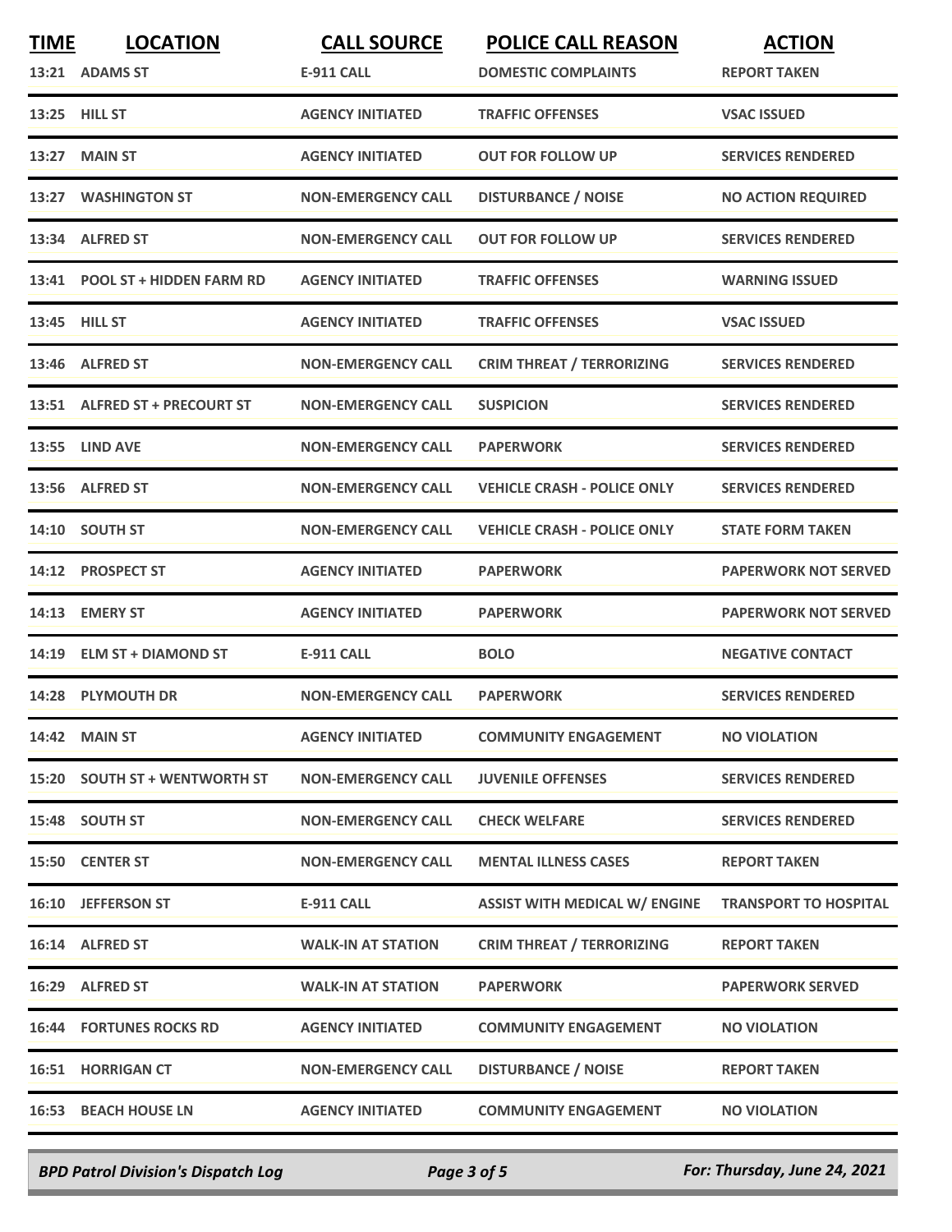| <b>TIME</b> | <b>LOCATION</b>                                 | <b>CALL SOURCE</b>        | <b>POLICE CALL REASON</b>          | <b>ACTION</b>                |
|-------------|-------------------------------------------------|---------------------------|------------------------------------|------------------------------|
| 17:15       | <b>BOULDER WAY</b>                              | <b>NON-EMERGENCY CALL</b> | <b>SUSPICION</b>                   | <b>SERVICES RENDERED</b>     |
|             | 17:20 MARINER WAY                               | <b>NON-EMERGENCY CALL</b> | <b>TRESPASSING</b>                 | <b>SERVICES RENDERED</b>     |
|             | 17:23 WASHINGTON ST                             | <b>E-911 CALL</b>         | <b>DISTURBANCE / NOISE</b>         | <b>SERVICES RENDERED</b>     |
|             | 17:26 ELM ST + THORNTON ST                      | <b>NON-EMERGENCY CALL</b> | <b>VEHICLE CRASH - POLICE ONLY</b> | <b>STATE FORM TAKEN</b>      |
|             | 17:28 HILL ST                                   | <b>AGENCY INITIATED</b>   | <b>COMMUNITY ENGAGEMENT</b>        | <b>SERVICES RENDERED</b>     |
|             | 17:48 BOULDER WAY                               | <b>NON-EMERGENCY CALL</b> | <b>CHECK WELFARE</b>               | <b>TRANSPORT TO HOSPITAL</b> |
|             | 18:00 POOL ST                                   | <b>NON-EMERGENCY CALL</b> | <b>MENTAL ILLNESS CASES</b>        | <b>SERVICES RENDERED</b>     |
|             | 18:02 ELM ST                                    | <b>WALK-IN AT STATION</b> | <b>ARTICLES LOST/FOUND</b>         | <b>REPORT TAKEN</b>          |
| 18:18       | <b>RAYMOND ST</b>                               | <b>NON-EMERGENCY CALL</b> | <b>BOLO</b>                        | <b>NEGATIVE CONTACT</b>      |
|             | 18:24 WEST COLE RD                              | <b>E-911 CALL</b>         | <b>MENTAL ILLNESS CASES</b>        | <b>TRANSPORT TO HOSPITAL</b> |
|             | 18:44 ALFRED ST + RAY ST                        | <b>AGENCY INITIATED</b>   | <b>TRAFFIC OFFENSES</b>            | <b>WARNING ISSUED</b>        |
| 18:55       | <b>SOUTH ST + FOX HOLLOW DR</b>                 | <b>AGENCY INITIATED</b>   | <b>TRAFFIC OFFENSES</b>            | <b>VSAC ISSUED</b>           |
| 19:15       | <b>MAINE TPKE</b>                               | <b>NON-EMERGENCY CALL</b> | <b>BOLO</b>                        | <b>NEGATIVE CONTACT</b>      |
| 19:18       | ALFRED ST + MEDICAL CENTER D NON-EMERGENCY CALL |                           | <b>ARTICLES LOST/FOUND</b>         | <b>REPORT TAKEN</b>          |
|             | 19:23 SOUTH ST + WESTERN AVE                    | <b>AGENCY INITIATED</b>   | <b>TRAFFIC OFFENSES</b>            | <b>VSAC ISSUED</b>           |
| 19:37       | <b>SOUTH ST + OLD HOLLIS RD</b>                 | <b>AGENCY INITIATED</b>   | <b>TRAFFIC OFFENSES</b>            | <b>VSAC ISSUED</b>           |
|             | 19:41 BAKERS WAY                                | <b>NON-EMERGENCY CALL</b> | <b>ALL OTHER</b>                   | <b>SERVICES RENDERED</b>     |
|             | 19:53 MEDICAL CENTER DR                         | <b>NON-EMERGENCY CALL</b> | <b>SUSPICION</b>                   | <b>NEGATIVE CONTACT</b>      |
|             | 20:07 ELM ST                                    | E-911 CALL                | <b>ANIMAL COMPLAINT</b>            | <b>SERVICES RENDERED</b>     |
|             | 20:18 CLIFFORD ST                               | <b>NON-EMERGENCY CALL</b> | <b>THEFT</b>                       | <b>REPORT TAKEN</b>          |
|             | 20:30 FOREST ST                                 | <b>AGENCY INITIATED</b>   | <b>OUT FOR FOLLOW UP</b>           | <b>SERVICES RENDERED</b>     |
|             | 20:43 POOL ST + BOATHOUSE LN                    | <b>AGENCY INITIATED</b>   | <b>TRAFFIC OFFENSES</b>            | <b>WARNING ISSUED</b>        |
|             | 20:46 ALFRED ST                                 | <b>AGENCY INITIATED</b>   | <b>TRAFFIC OFFENSES</b>            | <b>WARNING ISSUED</b>        |
|             | 20:56 ELM ST                                    | <b>AGENCY INITIATED</b>   | <b>TRAFFIC OFFENSES</b>            | <b>WARNING ISSUED</b>        |
|             | 20:59 OLD DOGS LN                               | <b>AGENCY INITIATED</b>   | <b>TRAFFIC OFFENSES</b>            | <b>WARNING ISSUED</b>        |
|             | 21:06 ELM ST                                    | <b>AGENCY INITIATED</b>   | <b>TRAFFIC OFFENSES</b>            | <b>WARNING ISSUED</b>        |

*BPD Patrol Division's Dispatch Log Page 4 of 5 For: Thursday, June 24, 2021*